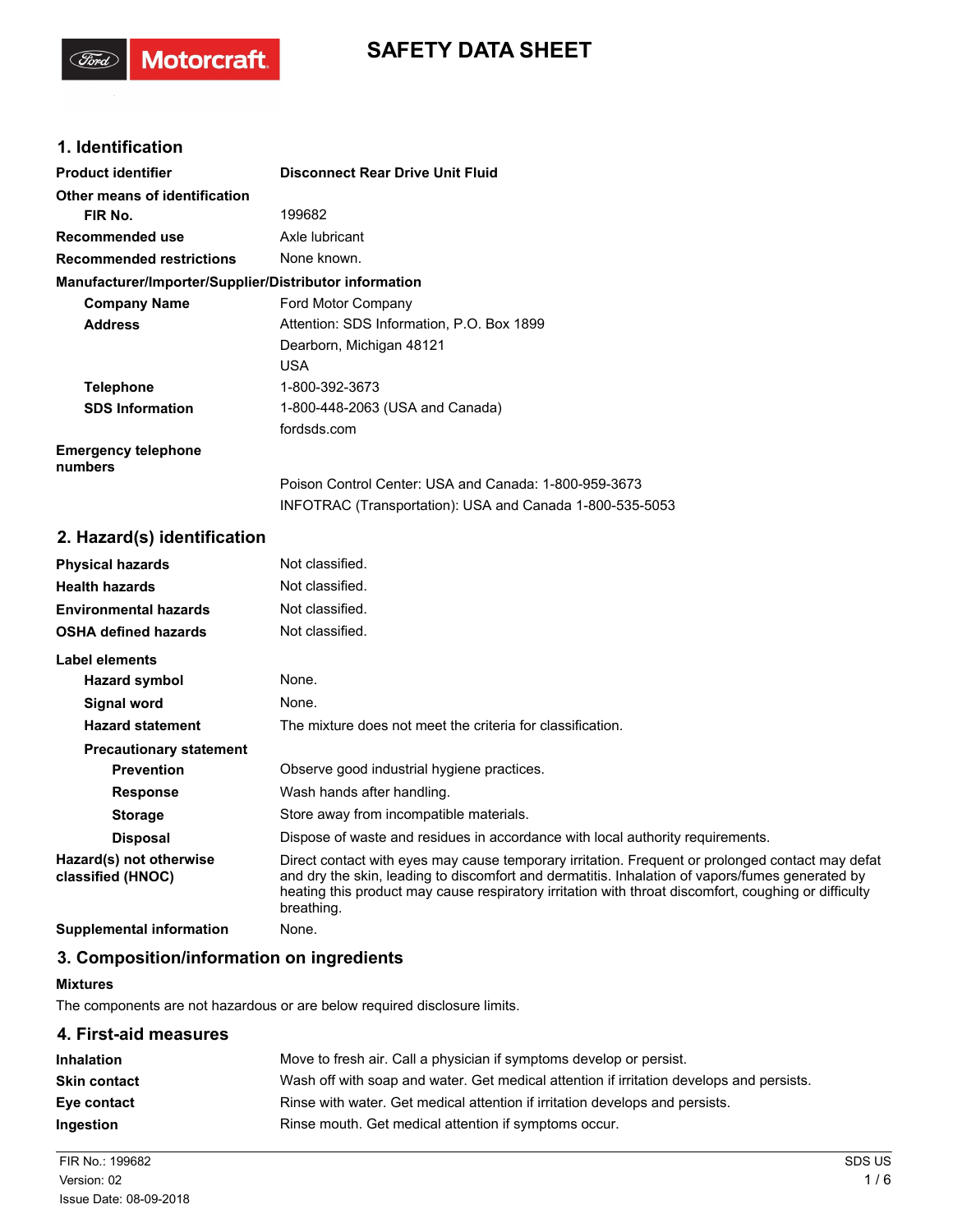| <b>Most important</b><br>symptoms/effects, acute and<br>delayed              | Direct contact with eyes may cause temporary irritation.                                                                                                                                                                                          |
|------------------------------------------------------------------------------|---------------------------------------------------------------------------------------------------------------------------------------------------------------------------------------------------------------------------------------------------|
| Indication of immediate<br>medical attention and special<br>treatment needed | Treat symptomatically.                                                                                                                                                                                                                            |
| <b>General information</b>                                                   | Ensure that medical personnel are aware of the material(s) involved, and take precautions to<br>protect themselves.                                                                                                                               |
| 5. Fire-fighting measures                                                    |                                                                                                                                                                                                                                                   |
| Suitable extinguishing media                                                 | Water fog. Foam. Dry chemical powder. Carbon dioxide (CO2).                                                                                                                                                                                       |
| Unsuitable extinguishing<br>media                                            | Do not use water jet as an extinguisher, as this will spread the fire.                                                                                                                                                                            |
| Specific hazards arising from<br>the chemical                                | During fire, gases hazardous to health may be formed. Upon decomposition, this product emits<br>carbon monoxide, carbon dioxide and/or low molecular weight hydrocarbons.                                                                         |
| Special protective equipment<br>and precautions for firefighters             | Self-contained breathing apparatus and full protective clothing must be worn in case of fire.                                                                                                                                                     |
| <b>Fire fighting</b><br>equipment/instructions                               | Move containers from fire area if you can do so without risk.                                                                                                                                                                                     |
| <b>Specific methods</b>                                                      | Use standard firefighting procedures and consider the hazards of other involved materials.                                                                                                                                                        |
| <b>General fire hazards</b>                                                  | No unusual fire or explosion hazards noted.                                                                                                                                                                                                       |
| 6. Accidental release measures                                               |                                                                                                                                                                                                                                                   |
| Personal precautions,<br>protective equipment and<br>emergency procedures    | Avoid contact with eyes, skin, and clothing. Avoid breathing mist or vapor. Keep unnecessary<br>personnel away. For personal protection, see section 8 of the SDS.                                                                                |
| <b>Methods and materials for</b><br>containment and cleaning up              | Large Spills: Stop the flow of material, if this is without risk. Dike the spilled material, where this is<br>possible. Absorb in vermiculite, dry sand or earth and place into containers. Following product<br>recovery, flush area with water. |
|                                                                              | Small Spills: Wipe up with absorbent material (e.g. cloth, fleece). Clean surface thoroughly to<br>remove residual contamination.                                                                                                                 |
| <b>Environmental precautions</b>                                             | Never return spills to original containers for re-use. For waste disposal, see section 13 of the SDS.<br>Avoid discharge into drains, water courses or onto the ground.                                                                           |
| 7. Handling and storage                                                      |                                                                                                                                                                                                                                                   |
| <b>Precautions for safe handling</b>                                         | Avoid contact with eyes, skin, and clothing. Avoid breathing mist or vapor. For personal protection,<br>see Section 8 of the SDS.                                                                                                                 |
| Conditions for safe storage,<br>including any incompatibilities              | Store in tightly closed container. Store away from incompatible materials (see Section 10 of the<br>SDS).                                                                                                                                         |
| 8. Exposure controls/personal protection                                     |                                                                                                                                                                                                                                                   |
| <b>Occupational exposure limits</b>                                          | No exposure limits noted for ingredient(s).                                                                                                                                                                                                       |

**Biological limit values** No biological exposure limits noted for the ingredient(s). Use adequate ventilation to control airborne concentrations below the exposure limits/guidelines. If user operations generate a vapor, dust and/or mist, use process enclosure, appropriate local exhaust ventilation, or other engineering controls to control airborne levels below the recommended exposure limits/guidelines. **Appropriate engineering controls Individual protection measures, such as personal protective equipment Eye/face protection** Wear safety glasses with side shields (or goggles). **Skin protection** Suitable chemical protective gloves should be worn when the potential exists for skin exposure. The choice of an appropriate glove does not only depend on its material but also on other quality features and is different from one producer to the other. Nitrile gloves are recommended. **Hand protection Other** Wear appropriate chemical resistant clothing if applicable. If engineering controls do not maintain airborne concentrations to a level which is adequate to **Respiratory protection**

protect worker health, an approved respirator must be worn. Respirator selection, use and maintenance should be in accordance with the requirements of OSHA Respiratory Protection Standard 29 CFR 1910.134 and/or Canadian Standard CSA Z94.4.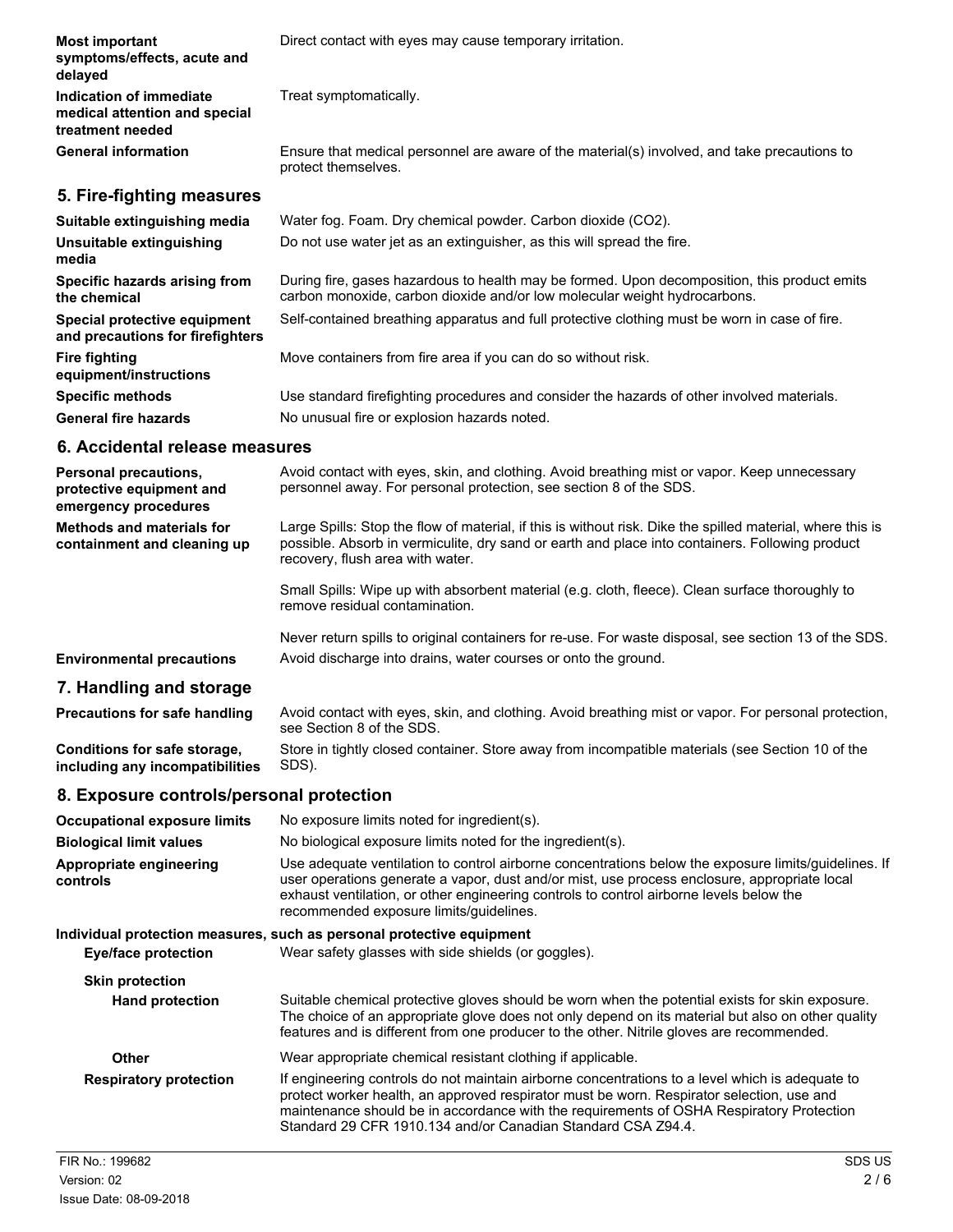| <b>Thermal hazards</b> | Wear appropriate thermal protective clothing, when necessary.                              |
|------------------------|--------------------------------------------------------------------------------------------|
| <b>General hygiene</b> | Always observe good personal hygiene measures, such as washing after handling the material |
| considerations         | and before eating, drinking, and/or smoking. Routinely wash work clothing and protective   |

equipment to remove contaminants.

# **9. Physical and chemical properties**

| Appearance                                        |                                                                                               |
|---------------------------------------------------|-----------------------------------------------------------------------------------------------|
| <b>Physical state</b>                             | Liquid.                                                                                       |
| <b>Form</b>                                       | Liquid.                                                                                       |
| Color                                             | Brown.                                                                                        |
| Odor                                              | Not available.                                                                                |
| <b>Odor threshold</b>                             | Not available.                                                                                |
| рH                                                | Not available.                                                                                |
| Melting point/freezing point                      | Not available.                                                                                |
| Initial boiling point and boiling<br>range        | Not available.                                                                                |
| <b>Flash point</b>                                | 428.0 °F (220.0 °C) Cleveland Open Cup                                                        |
| <b>Evaporation rate</b>                           | Not available.                                                                                |
| Flammability (solid, gas)                         | Not applicable.                                                                               |
| Upper/lower flammability or explosive limits      |                                                                                               |
| <b>Flammability limit - lower</b><br>$(\% )$      | Not available.                                                                                |
| <b>Flammability limit - upper</b><br>(%)          | Not available.                                                                                |
| Explosive limit - lower (%)                       | Not available.                                                                                |
| Explosive limit - upper (%)                       | Not available.                                                                                |
| Vapor pressure                                    | Not available.                                                                                |
| <b>Vapor density</b>                              | Not available.                                                                                |
| <b>Relative density</b>                           | Not available.                                                                                |
| Solubility(ies)                                   |                                                                                               |
| Solubility (water)                                | Insoluble                                                                                     |
| <b>Partition coefficient</b><br>(n-octanol/water) | Not available.                                                                                |
| <b>Auto-ignition temperature</b>                  | Not available.                                                                                |
| <b>Decomposition temperature</b>                  | Not available.                                                                                |
| <b>Viscosity</b>                                  | 32 cSt                                                                                        |
| <b>Viscosity temperature</b>                      | 104 °F (40 °C)                                                                                |
| <b>Other information</b>                          |                                                                                               |
| <b>Density</b>                                    | < 1000.00 kg/m <sup>3</sup> @ 15° C                                                           |
| Pour point                                        | $-81.4 °F (-63 °C)$                                                                           |
| 10. Stability and reactivity                      |                                                                                               |
| <b>Reactivity</b>                                 | The product is stable and non-reactive under normal conditions of use, storage and transport. |
| <b>Chemical stability</b>                         | Material is stable under normal conditions.                                                   |
| <b>Possibility of hazardous</b><br>reactions      | No dangerous reaction known under conditions of normal use.                                   |
| <b>Conditions to avoid</b>                        | Contact with incompatible materials.                                                          |

**Incompatible materials** Strong oxidizing agents.

Upon decomposition, this product emits carbon monoxide, carbon dioxide and/or low molecular weight hydrocarbons. **Hazardous decomposition products**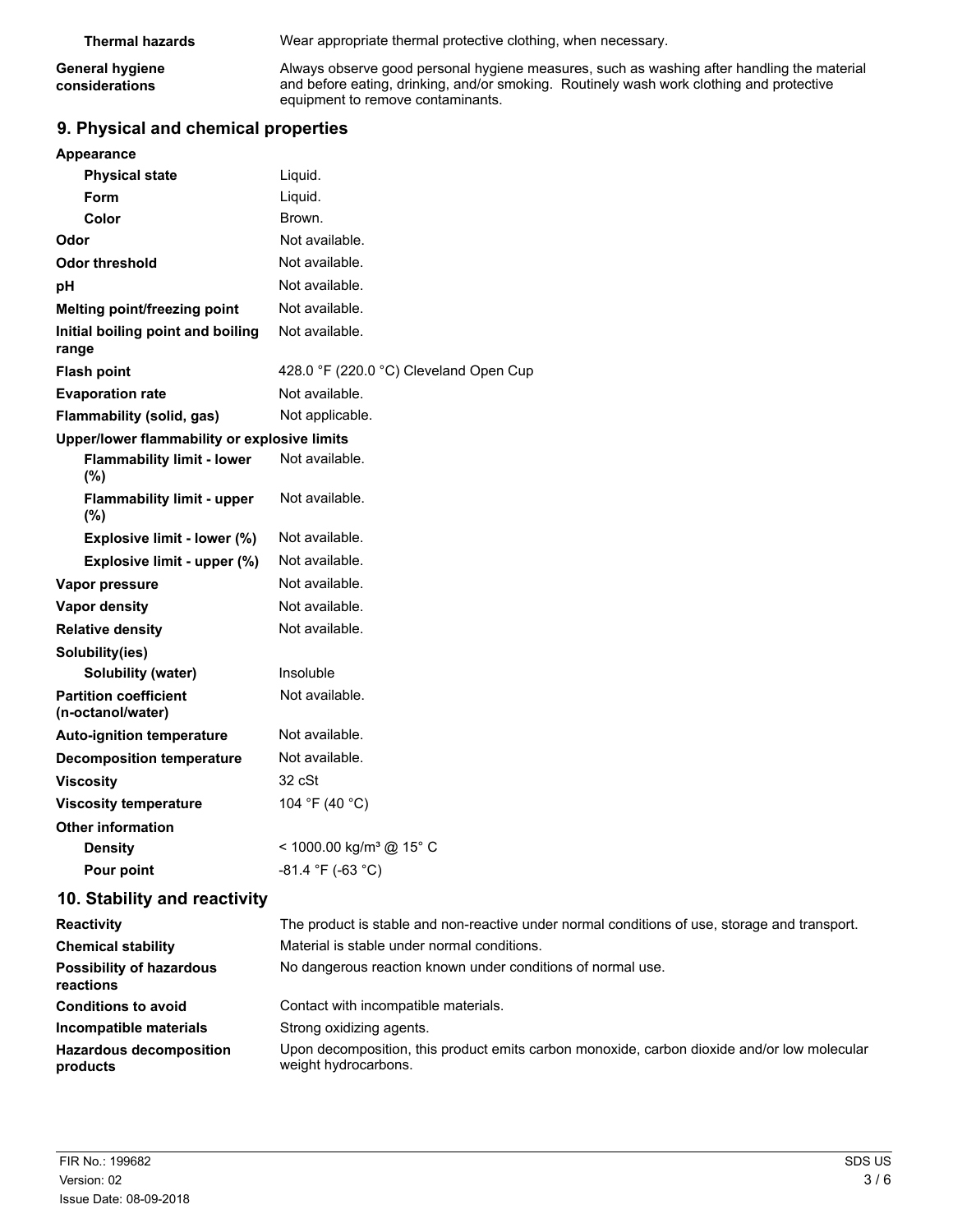# **11. Toxicological information**

# **Information on likely routes of exposure**

| Inhalation                                                                         | Inhalation of vapors/fumes generated by heating this product may cause respiratory irritation with<br>throat discomfort, coughing or difficulty breathing.                                                                                    |
|------------------------------------------------------------------------------------|-----------------------------------------------------------------------------------------------------------------------------------------------------------------------------------------------------------------------------------------------|
| <b>Skin contact</b>                                                                | Frequent or prolonged contact may defat and dry the skin, leading to discomfort and dermatitis.                                                                                                                                               |
| Eye contact                                                                        | Direct contact with eyes may cause temporary irritation.                                                                                                                                                                                      |
| Ingestion                                                                          | Ingestion may cause gastrointestinal irritation, nausea, vomiting and diarrhea. Expected to be a<br>low ingestion hazard.                                                                                                                     |
| Symptoms related to the<br>physical, chemical and<br>toxicological characteristics | Direct contact with eyes may cause temporary irritation.                                                                                                                                                                                      |
| Information on toxicological effects                                               |                                                                                                                                                                                                                                               |
| <b>Acute toxicity</b>                                                              | Not expected to be hazardous by OSHA criteria.                                                                                                                                                                                                |
| <b>Skin corrosion/irritation</b>                                                   | Prolonged skin contact may cause temporary irritation.                                                                                                                                                                                        |
| Serious eye damage/eye<br>irritation                                               | Direct contact with eyes may cause temporary irritation.                                                                                                                                                                                      |
| Respiratory or skin sensitization                                                  |                                                                                                                                                                                                                                               |
| <b>Respiratory sensitization</b>                                                   | Based on available data, the classification criteria are not met.                                                                                                                                                                             |
| <b>Skin sensitization</b>                                                          | Based on available data, the classification criteria are not met.                                                                                                                                                                             |
| <b>Germ cell mutagenicity</b>                                                      | Based on available data, the classification criteria are not met.                                                                                                                                                                             |
| Carcinogenicity                                                                    | This product is not considered to be a carcinogen by IARC, ACGIH, NTP, or OSHA. Base oil<br>severely refined: Not carcinogenic in animal studies. Representative material passes IP-346,<br>Modified Ames test, and/or other screening tests. |
| IARC Monographs. Overall Evaluation of Carcinogenicity                             |                                                                                                                                                                                                                                               |
| Not listed.<br>Not listed.                                                         | OSHA Specifically Regulated Substances (29 CFR 1910.1001-1053)                                                                                                                                                                                |
| <b>Reproductive toxicity</b>                                                       | Based on available data, the classification criteria are not met.                                                                                                                                                                             |
| Specific target organ toxicity -<br>single exposure                                | Based on available data, the classification criteria are not met.                                                                                                                                                                             |
| Specific target organ toxicity -<br>repeated exposure                              | Based on available data, the classification criteria are not met.                                                                                                                                                                             |
| <b>Aspiration hazard</b>                                                           | Based on available data, the classification criteria are not met.                                                                                                                                                                             |
| <b>Chronic effects</b>                                                             | Prolonged inhalation may be harmful.                                                                                                                                                                                                          |
| 12. Ecological information                                                         |                                                                                                                                                                                                                                               |
| <b>Ecotoxicity</b>                                                                 | The product is not classified as environmentally hazardous. However, this does not exclude the<br>possibility that large or frequent spills can have a harmful or damaging effect on the environment.                                         |
| Persistence and degradability<br><b>Bioaccumulative potential</b>                  | No data is available on the degradability of any ingredients in the mixture.                                                                                                                                                                  |
| <b>Mobility in soil</b>                                                            | No data available.                                                                                                                                                                                                                            |
| Other adverse effects                                                              | No other adverse environmental effects (e.g. ozone depletion, photochemical ozone creation<br>potential, endocrine disruption, global warming potential) are expected from this component.                                                    |
| 13. Disposal considerations                                                        |                                                                                                                                                                                                                                               |
| <b>Disposal instructions</b>                                                       | Collect and reclaim or dispose in sealed containers at licensed waste disposal site. Don't pollute.<br>Conserve resources. Return used oil to collection centers.                                                                             |
| Local disposal regulations                                                         | Dispose in accordance with all applicable regulations.                                                                                                                                                                                        |
| Hazardous waste code                                                               | The waste code should be assigned in discussion between the user, the producer and the waste<br>disposal company.                                                                                                                             |
| Waste from residues / unused<br>products                                           | Dispose of in accordance with local regulations. Empty containers or liners may retain some<br>product residues. This material and its container must be disposed of in a safe manner (see:<br>Disposal instructions).                        |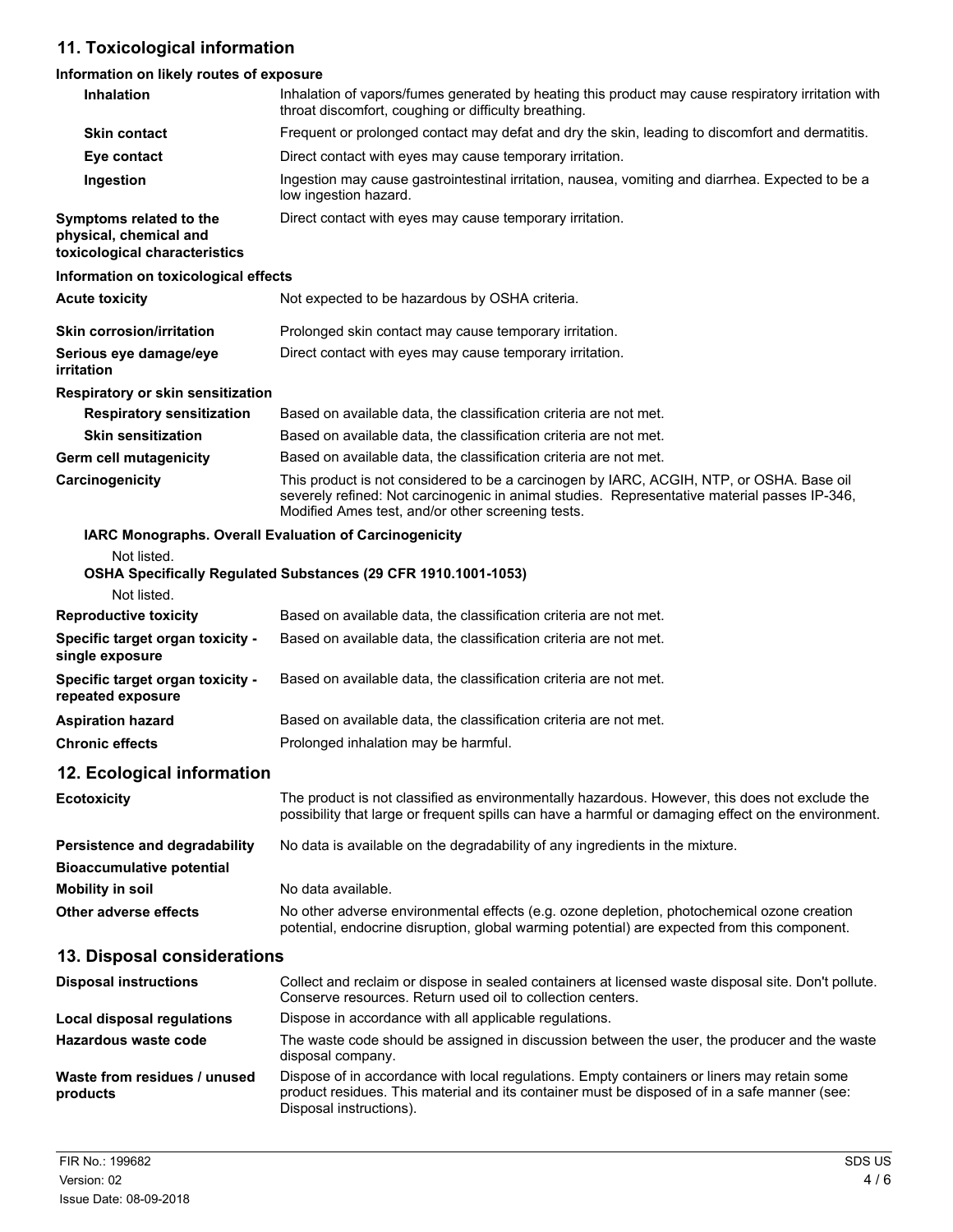Since emptied containers may retain product residue, follow label warnings even after container is emptied. Empty containers should be taken to an approved waste handling site for recycling or disposal.

### **14. Transport information**

#### **DOT**

Not regulated as dangerous goods.

#### **IATA**

Not regulated as dangerous goods.

#### **IMDG**

Not regulated as dangerous goods.

**Transport in bulk according to** Not established. **Annex II of MARPOL 73/78 and**

**the IBC Code**

### **15. Regulatory information**

#### **US federal regulations**

This product is not known to be a "Hazardous Chemical" as defined by the OSHA Hazard Communication Standard, 29 CFR 1910.1200.

#### **Toxic Substances Control Act (TSCA)**

**TSCA Section 12(b) Export Notification (40 CFR 707, Subpt. D)**

Not regulated.

**CERCLA Hazardous Substance List (40 CFR 302.4)**

Not listed.

**SARA 304 Emergency release notification**

Not regulated.

**OSHA Specifically Regulated Substances (29 CFR 1910.1001-1053)**

Not listed.

**Superfund Amendments and Reauthorization Act of 1986 (SARA)**

#### **SARA 302 Extremely hazardous substance**

Not listed.

**SARA 311/312 Hazardous** No **chemical**

**SARA 313 (TRI reporting)** Not regulated.

#### **Other federal regulations**

#### **Clean Air Act (CAA) Section 112 Hazardous Air Pollutants (HAPs) List**

Not regulated.

#### **Clean Air Act (CAA) Section 112(r) Accidental Release Prevention (40 CFR 68.130)**

Not regulated.

**Safe Drinking Water Act** Not regulated. **(SDWA)**

## **US state regulations**

### **California Proposition 65**

WARNING: This product can expose you to chemicals including 4-METHYLPENTAN-2-ONE, which is known to the State of California to cause cancer and birth defects or other reproductive harm. For more information go to www.P65Warnings.ca.gov.

#### **California Proposition 65 - CRT: Listed date/Carcinogenic substance**

4-METHYLPENTAN-2-ONE (CAS 108-10-1) Listed: November 4, 2011

**California Proposition 65 - CRT: Listed date/Developmental toxin**

4-METHYLPENTAN-2-ONE (CAS 108-10-1) Listed: March 28, 2014

#### **International Inventories**

All components are listed or are exempt from listing on the Toxic Substances Control Act Inventory.

### **16. Other information, including date of preparation or last revision**

#### **Issue date** 08-09-2018